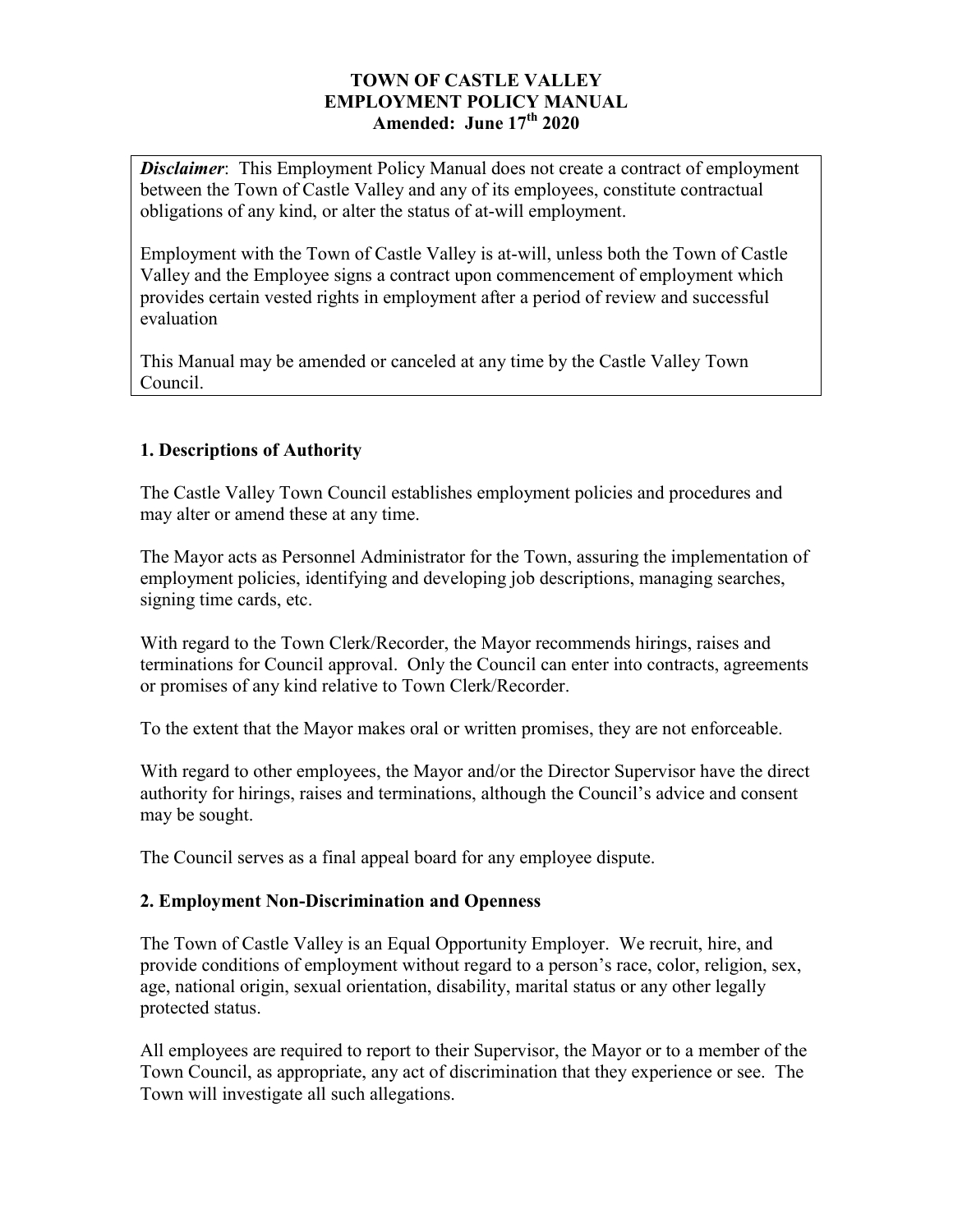The Town does not tolerate retaliation of any kind based on any claim or complaint regarding discrimination.

# **3. Residency and Nepotism**

We prefer that employees be residents or property owners in the Town of Castle Valley, although exceptions may be made on the basis of candidate qualifications.

No employee or public official may recommend for employment or hire a relative or spouse when he/she is also going to be the relative's Supervisor. No one may supervise a relative or spouse or be supervised by one. Exceptions may be granted if (1) the relative or spouse will be employed for four weeks or less; or (2) if the relative or spouse is the only applicant qualified or eligible for the position.

### **4. Non-Hostile Work Environment**

The Town is committed to providing a work environment free of discrimination and unlawful harassment. Actions or words based on an individual's gender, sexual orientation, race, ethnicity, age, religion, family status or other legally protected characteristics will not be allowed or tolerated. It is the Town's policy to prohibit behavior which (1) has the purpose or effect of creating an intimidating, hostile or offensive work environment, (2) has the purpose or effect of unreasonably interfering with an individual's work performance, or (3) otherwise adversely affects an individual's employment opportunities.

Sexual Harassment is based on gender and can be directed toward persons of the opposite or same gender. It is difficult to define but includes unwelcome sexual advances, requests of sexual favors and other verbal or physical conduct of a sexual nature when:

Submission to such conduct is made either explicitly or implicitly a term or condition of employment;

Submission to or rejection of such conduct is used as the basis for personnel decisions (e.g. demotion, promotion, performance evaluation, compensation, etc.); or

Such conduct has the purpose or effect of interfering with an individual's work performance or creating an intimidating, hostile or offensive working environment.

Employees should report any incident of sexual or other unlawful harassment to the Mayor or to a Member of the Town Council. The Town does not tolerate retaliation of any kind based on any claim or complaint sexual or other unlawful harassment.

All reported allegations of harassment will be promptly investigated with sensitivity to the rights of the person who complains, as well as to the rights of the accused. In investigating the allegation, the Town will endeavor to maintain confidentiality to the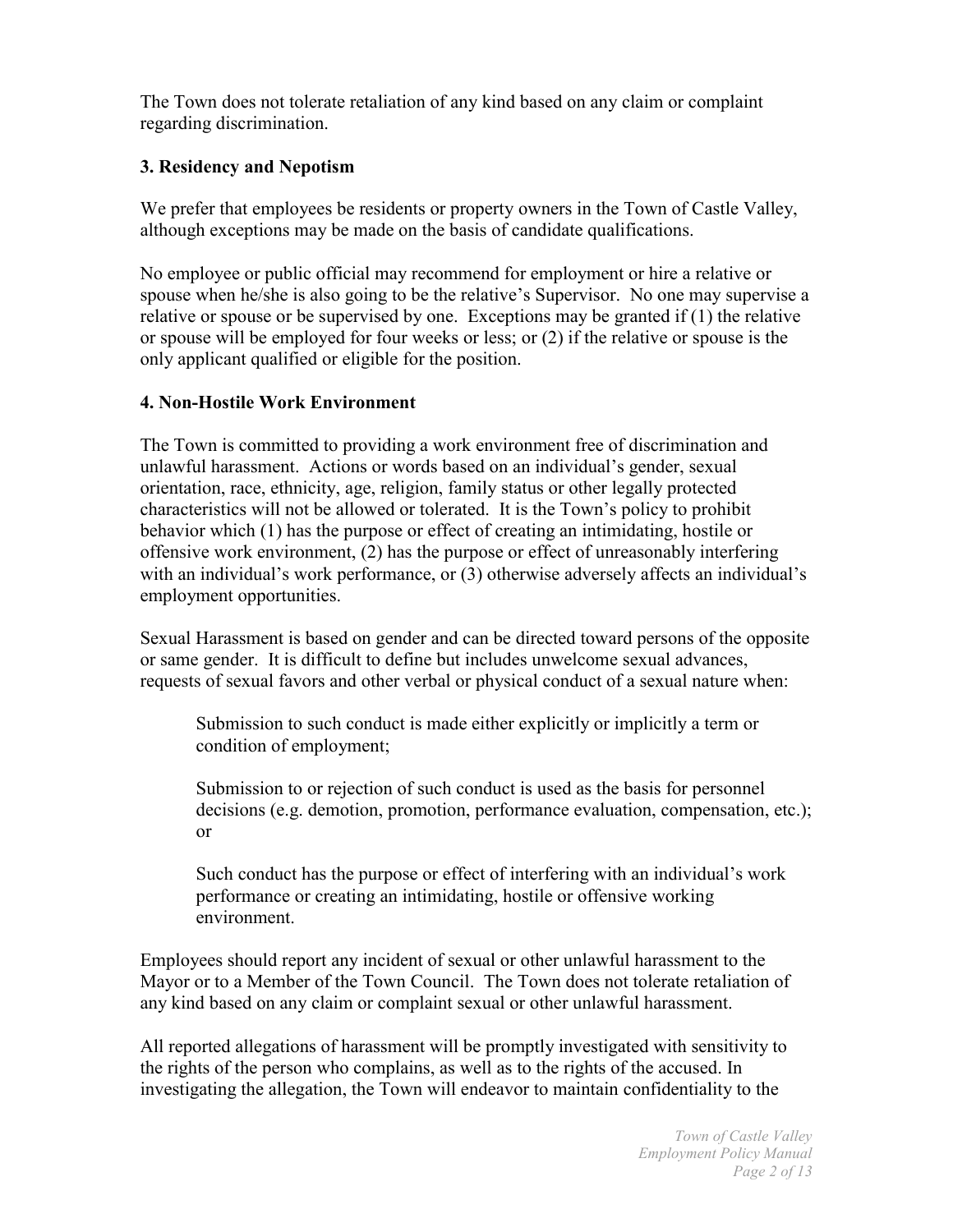extent practical but cannot guarantee confidentiality. When harassment is found to have occurred, the Town will take prompt remedial action up to and including termination. The results of the investigation will be reported to the accuser and the accused.

Anyone engaging in sexual or other unlawful harassment may be terminated from employment.

## **5. Grievances**

We encourage an open workplace and want employees to openly communicate any concerns about their work situation without fear of retaliation or intimidation. Such acts of retaliation are prohibited.

To present a grievance, the employee should write a letter to the Mayor. If the complaint is about the Mayor, the letter should be addressed to a Town Council member. Within a reasonable amount a time, a meeting will be convened by the appropriate officials to resolve the conflict. If the employee is not satisfied with the resolution, he/she should write a letter to all members of the Council and request a meeting. The Council will meet in Executive Session within a reasonable amount of time to discuss the complaint with the employee. The decision of the Council will be final.

## **6. Employee, defined**

All employees who are designated as NON-EXEMPT with regard to federal and state wage and hour laws are eligible for overtime pay if they work over 40 hours per week. A Town employee is permitted to hold another job, but is expected to meet their work obligations to the Town.

An "Employee" of the Town is defined as follows:

Regular Full-Time Employees are those who are regularly scheduled for 35 or more hours per week. These employees are eligible for paid holidays, paid vacation, 30 days of paid jury duty and paid personal leave/ sick leave benefits in addition to the standard benefit package described below.

Regular Part-Time Employees are those who are regularly scheduled for no fewer than 24 hours and no more than 34 hours per week. These employees are eligible for the standard benefit package plus paid personal leave/sick leave benefits.

Part-Time Employees are those who are regularly assigned to work fewer than 24 hours per week. These employees are eligible for the standard benefit package, plus paid personal leave/sick leave benefits.

Temporary Employees are those who are hired as interim replacements to temporarily supplement the work force or assist in the completion of a specific project. Employment is of limited duration. These employees are eligible for the standard benefit package while they are in the employ of the Town.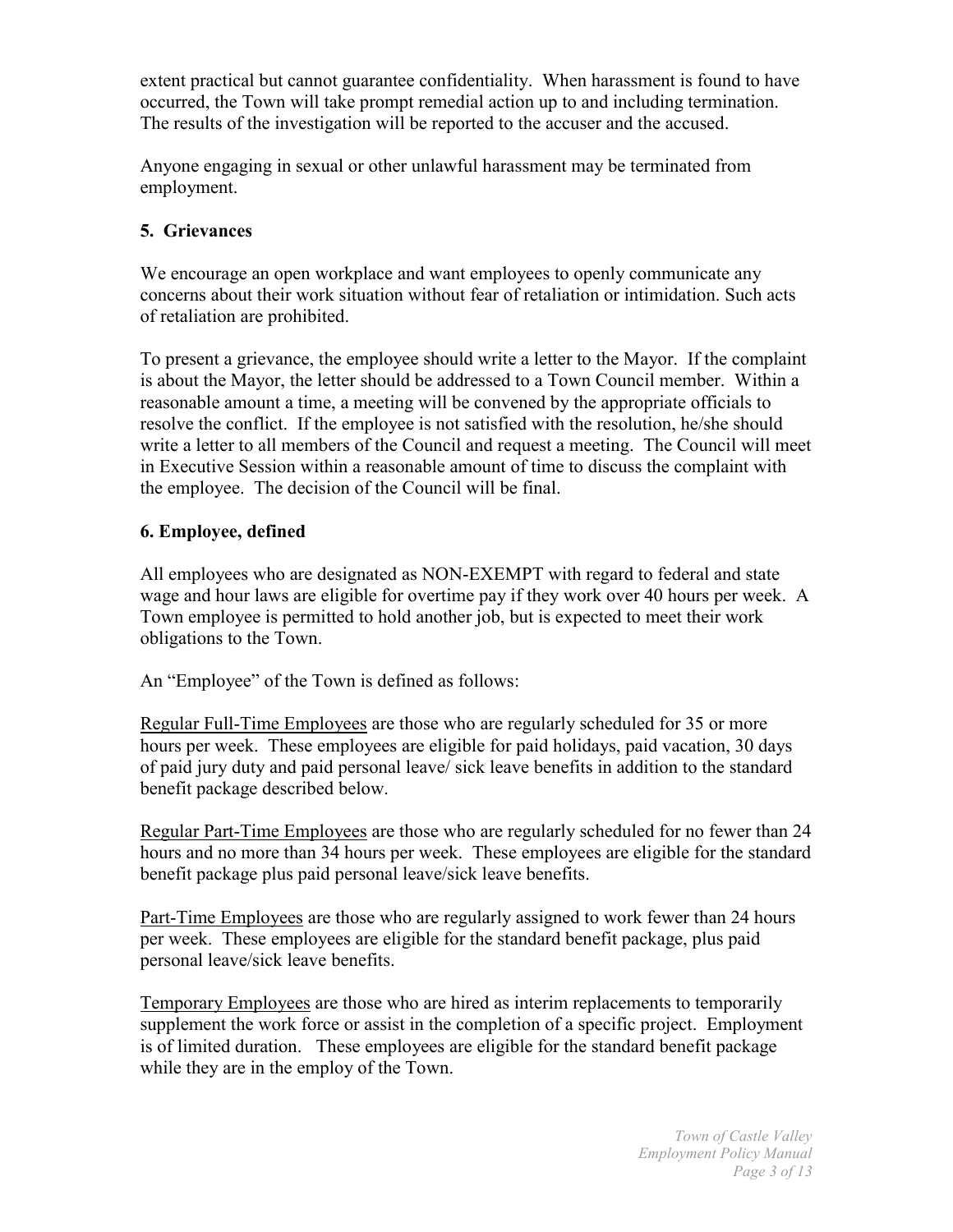Volunteers are not employees, but covered by worker's compensation. Volunteers are not eligible for the standard benefit package.

Consultants/Contractors performing work for the Town on a project by project basis are not considered employees of the Town. Consultants and contractors are not eligible for the standard benefit package.

### **7. Job Descriptions**

Each employee will be provided with a Job Description that outlines his/her duties and responsibilities, expected time commitments and availability. These Job Descriptions will be updated as necessary.

### **8. Overtime Compensation**

The Town strongly encourages employees to complete their work within the normal forty-hour work week. Positions that frequently require more than forty hours work per week should be carefully reviewed and adjusted so that work can be accomplished within the normal forty-hour period.

Regular Full-Time Employees shall be paid overtime with compensatory time off in lieu of monetary overtime compensation at a rate of one and one-half hours of compensatory time for each hour of overtime worked. Law enforcement, fire protection, and emergency response, as defined under the Fair Standards Labor Act, may accrue up to 480 hours of comp time; all other Regular Full-Time Employees may accrue up to 240 hours of comp time. A Regular Full-Time Employee must be permitted to use his/her comp time on the date requested unless it would unduly disrupt operations of the Town.

Such time can be accrued from one year to the next but will not be "paid out" at the end of employment.

All other employees are paid overtime at the rate of one and one-half hours for each hour of overtime worked in the form of monetary compensation.

# **9. Hiring**

In making a hiring decision, the Town may conduct personal interviews. It also reserves the right to ask for references and to check with those references regarding the qualifications of the candidate.

### **10. Personnel Files**

The Town maintains a personnel file on each employee, including such information as the employee's job application, resume, job description, documentation of performance evaluation and compensation history. Vacation and leave time will be recorded in these files. Access to these files is restricted. Employees may review the contents of their file in the presence of a Town Official.

> *Town of Castle Valley Employment Policy Manual Page 4 of 13*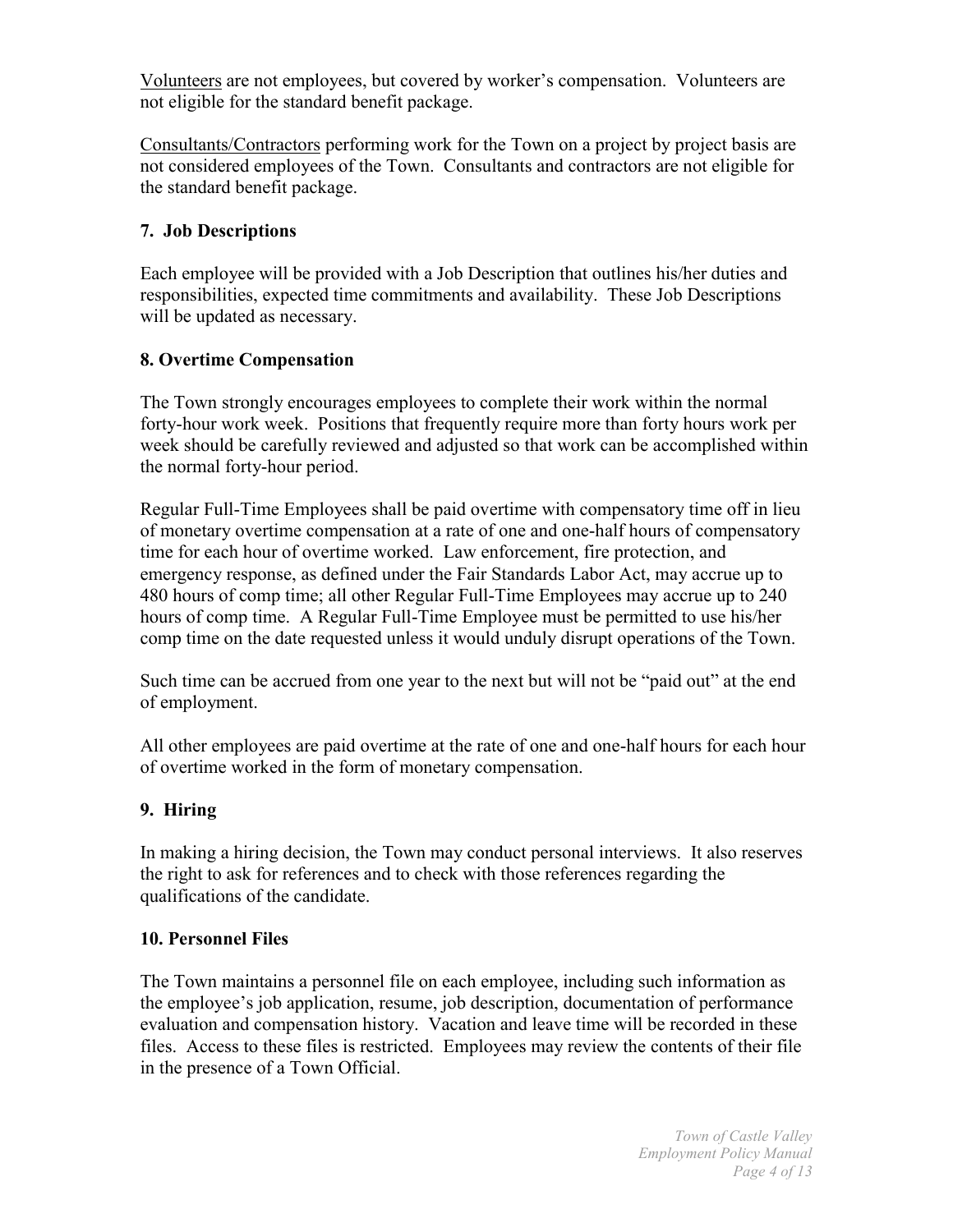Employees are expected to keep the information regarding their address, home phone, etc. current in these files.

No information will be released to others from these files other than dates of employment, wage rates and position held. This can only be done through oral or written authorization from the employee regarding what specifically can be released.

While Town Officials may personally write job recommendations for former employees, they may not do this on behalf of the Town or use Town stationary to do it.

## **11. Performance Evaluations**

While the Town encourages on-going feedback to all employees, it also has an Annual Performance Evaluation Process to be conducted in the first quarter of every year (see Evaluation Form in Appendix). These evaluations – and related notes – become part of the Personnel File.

Supervisors and employees shall fill out the Evaluation Form and discuss it. Supervisors are encouraged to check with others—e.g. Council members, other employees, members of the public—in preparing the Evaluation Form. Following discussion between the Supervisor and employee, a final form is prepared by the Supervisor and signed by both parties. Goals for the coming year and ways to improve job performance should be established.

## **12. Education and Training**

The Town supports and encourages employee education and training and will financially support education and training when it is work-related and deemed valuable for work performance. This policy will generally apply to regular full-time and regular part-time employees and be subject to availability of funds.

### **13. Employment at Will**

All employment with the Town is based on mutual consent and is non-contractual, unless both the Town of Castle Valley and the employee signs an express contract upon commencement of employment which provides certain vested rights in employment after a period of review and successful evaluation.

Both employees and the Town have the right to terminate employment at will, with or without cause, at any time, unless otherwise provided by express contract signed by both parties upon commencement of employment.

Although it is not required, employees are requested to provide at least two weeks' written resignation notice, and the Town shall give two weeks' notice of termination except upon a finding of employee fraud, dishonesty, discrimination/sexual harassment which creates a hostile work environment, or verified drug or alcohol use in violation of this Policy.

> *Town of Castle Valley Employment Policy Manual Page 5 of 13*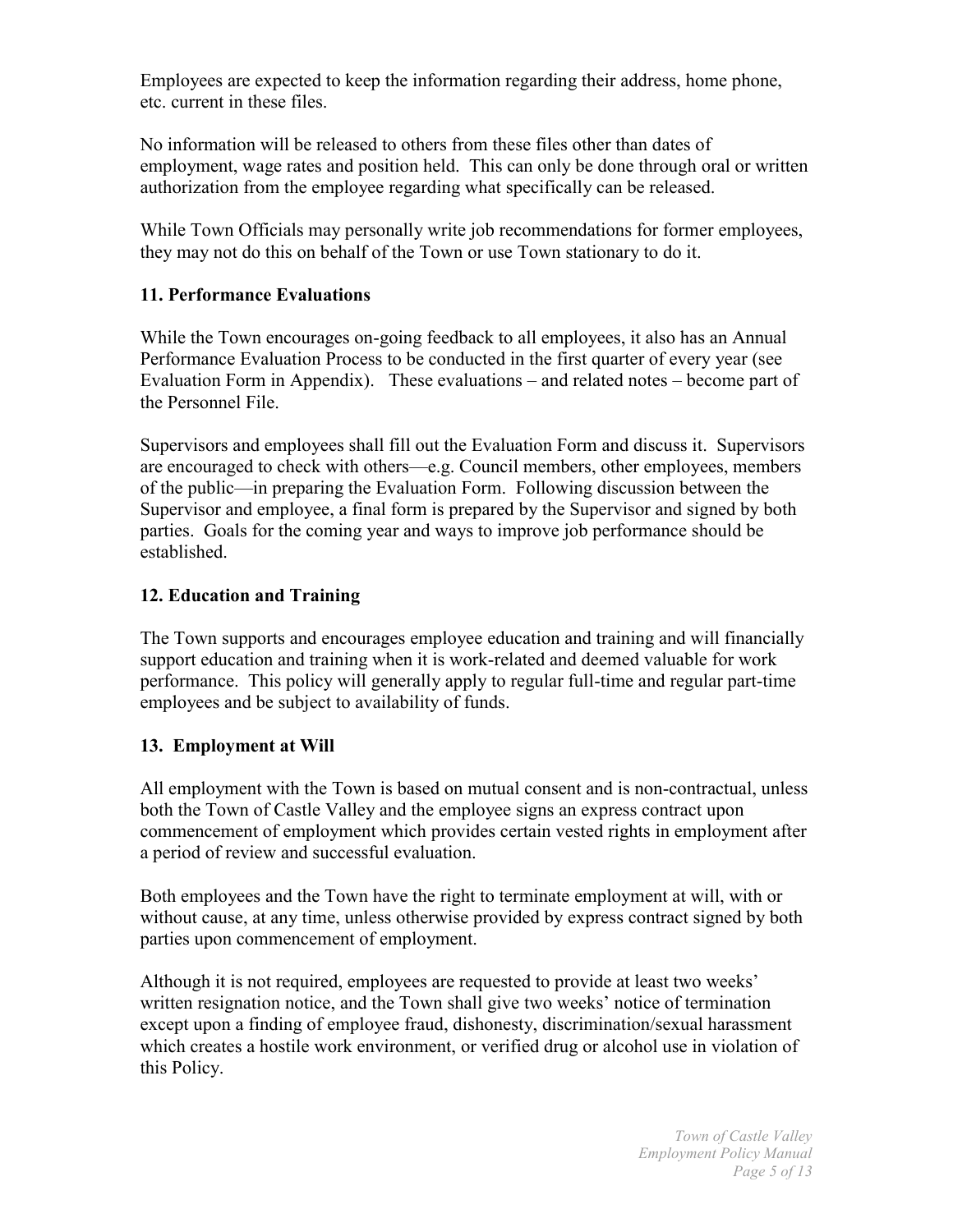Employees will receive their final pay in accordance with applicable state law. Termination materials will be filed in the employee's Personnel File.

### **14. Standard Benefit Package**

The Standard Benefit Package for Town employees includes:

Legally mandated benefits: Social Security/Medicare, Worker's Compensation Unpaid Jury Duty Leave (up to 30 days) Unpaid Military Leave

Unpaid Bereavement Leave (up to 2 weeks) Unpaid Sick Leave and/or Family Medical Emergency Leave (up to 12 weeks)

## **15. Paid Personal Leave/Sick Leave Benefits**

Regular Full-Time Employees and Regular Part-Time Employees will accrue paid personal leave/sick leave benefits at the rate of 4 hours per month worked. Part-Time Employees will accrue paid personal/sick leave benefits at the rate of 2 hours per 80 hours worked.

Such leave can be used in minimum increments of one hour. Eligible employees may use these benefits for medical problems or for other personal business.

Unused paid personal/sick time can be accrued from one year to the next, but it shall not be "paid out" at the end of employment.

### **16. Absence without Leave**

No employee should be absent from duty without notifying and receiving permission of his/her Supervisor. In case of emergency or if the employee will be more than two hours late, the employee is required to notify the supervisor as soon as possible and a pattern of unexplained or unexcused absences shall lead to discipline or termination.

# **17. Vacation Benefits**

Regular Full-Time Employees are eligible for paid vacation time based on the following schedule regarding length of service:

| Service              | Paid Vacation Days |  |  |
|----------------------|--------------------|--|--|
| Up to 1 Year         | 0 days             |  |  |
| 1 Year $-$ 2 Years   | 5 days             |  |  |
| $2$ Years $-5$ Years | 10 days            |  |  |
| Over 5 years         | 15 days            |  |  |

Paid vacation time can be used in minimum increments of one hour. Employees are required to schedule their vacation time in advance with their supervisors. Holidays are not vacation time if a paid holiday occurs during an employee's vacation period.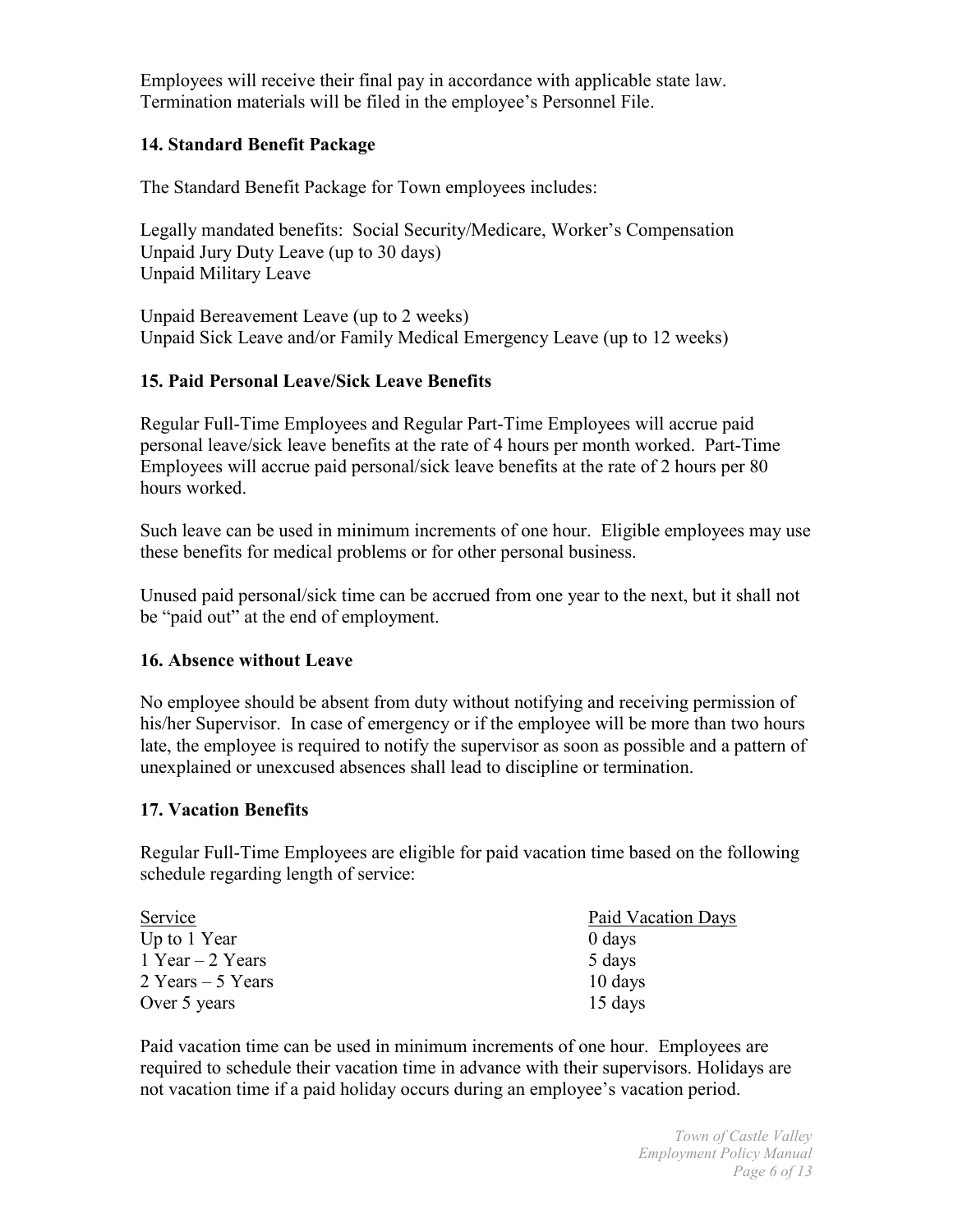Unused vacation cannot be accrued from one year to the next nor shall it be "paid out" at the end of employment.

Employees may take unpaid vacation time with the permission of their supervisor.

# **18. Paid Holidays**

The Town offices grants paid holiday time off to Regular Full-Time Employees on the following holidays

- New Year's Day (Jan)
- Independence Day (July)
- Labor Day (Sept)
- Thanksgiving (Nov)
- Christmas (Dec)

In addition, Regular Full-Time Employees may take two additional paid holidays, with advance notice to their supervisor.

Employees other than Regular Full-Time Employees may choose not to work on holidays but are expected to meet their time/ job obligations to the Town during a holiday week.

## **19. Employee Pay Raise Policy**

Upon each anniversary of an employee's employment start date, the Town shall pay said employee a 2% pay increase. The 2% pay increase shall be applied each year during the anniversary month of their original hire date.

# **20. Safety**

Each employee is expected to exercise caution in all work activities. Employees should immediately report any unsafe condition to the appropriate supervisor.

In the case of accidents that result in injury, regardless of how insignificant the injury may seem, employees should immediately notify the appropriate supervisor and a written report should be generated specifying details of the accident. Such reports are necessary to comply with laws and initiate insurance and worker's compensation benefits procedures.

# **21. Alcohol and Drugs**

Smoking is prohibited in the Town Building.

All employees are expected to come to work in a condition fit to perform their duties. Accordingly, and to protect its employees, the Town adopts the following alcohol and drug policies: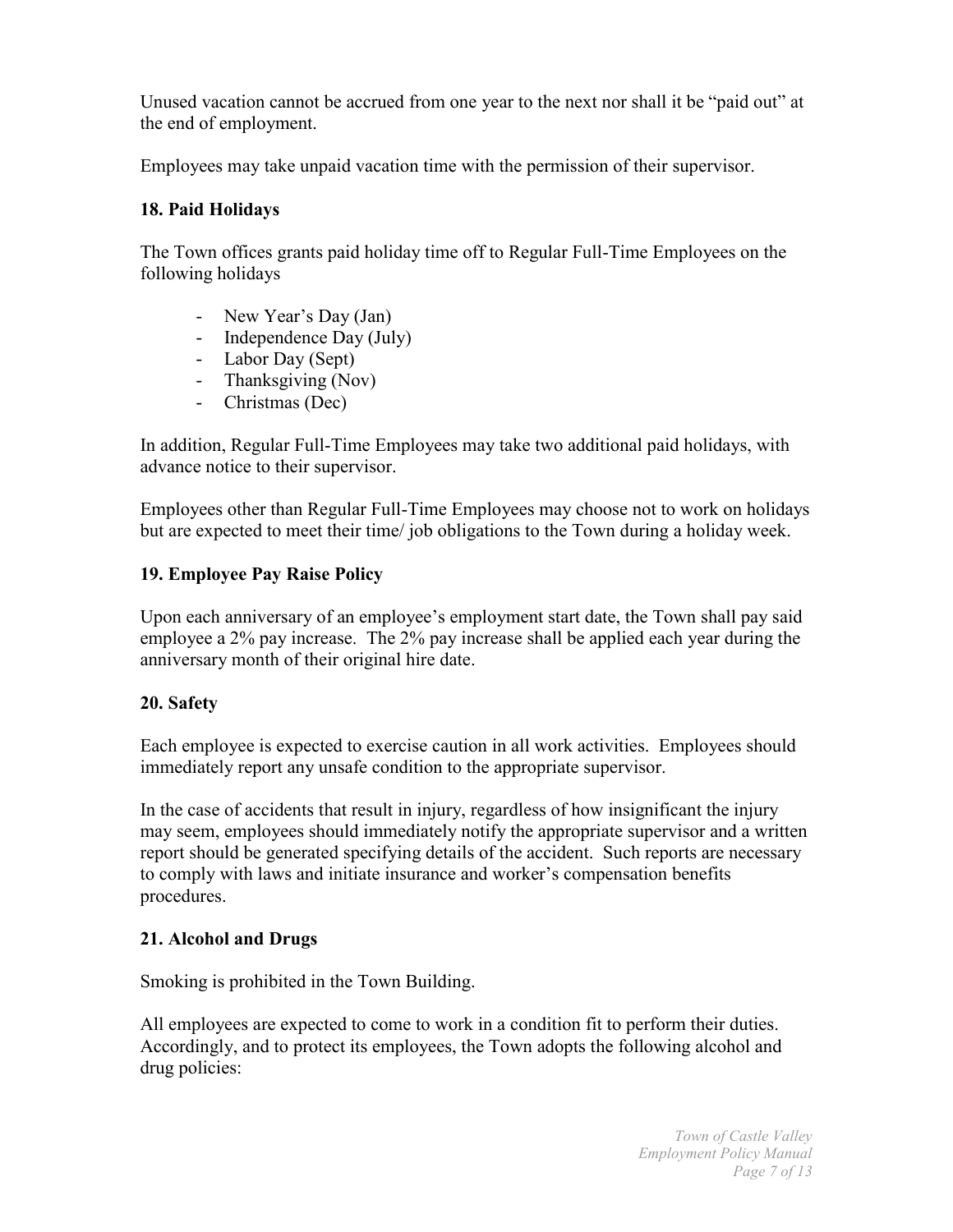GENERAL ALCOHOL AND DRUG POLICY. The manufacture, possession, distribution, transfer, purchase sale, use or otherwise being under the influence of alcohol or illegal drugs in the office or while on duty is strictly prohibited. Any employee whose work performance or behavior is adversely affected by the use of alcohol or illegal drugs will be subject to disciplinary action, which may include termination.

ZERO TOLERANCE ALCOHOL AND DRUG POLICY. Driving impaired while affected by alcohol and/or drugs has a serious effect on driver and passenger health and safety. Accordingly, the Town has adopted the following Zero Tolerance Policy for violations while driving during employment, either in an employee's personal vehicle or the Town's vehicle or equipment.

### Policy Declaration:

The Town has Zero Tolerance for employees working with equipment and/or driving under the influence of alcohol, illegal drugs, or legal drugs known to cause impairment, where an employee is either:

- 1. Acting in an official capacity for the Town (or otherwise acting in the course of his or her employment) and operating his or her personal vehicle; OR
- 2. Operating the Town's vehicle or other motorized equipment, whether or not he or she is acting in an official capacity,

in which case, said employee shall:

- a. Obey all applicable laws, including those related to driving under the influence of alcohol, illegal drugs, or legal drugs known to cause impairment; OR
- b. Not consume alcohol, illegal drugs, or legal drugs known to cause impairment within eight hours of scheduled employment.

#### Definitions:

- 3. "Vehicle" shall mean an automobile, truck, ATV or UTV, or other motorized transport.
- 4. "Motorized Equipment" shall mean motorized tools and devices, including but not limited to dump-trucks, backhoes, tractors, mowers, and graders.

#### Procedures:

5. In the event of an accident in or out of a personal vehicle driven by an employee acting in an official capacity for the Town (or otherwise acting in the course of his or her employment) or the Town's vehicle or motorized equipment, whether or not the employee is acting in an official capacity, that results in an injury to a person that requires medical treatment, an accident report, or an insurance claim, the employees' supervisor may request, in his or her sole discretion, an alcohol and drug test will be administered within 1 hour or as soon as practically possible if said supervisor has a reasonable suspicion or proof of violation hereunder. If the test is ordered by a supervisor but refused by an employee, the test shall be considered positive

> *Town of Castle Valley Employment Policy Manual Page 8 of 13*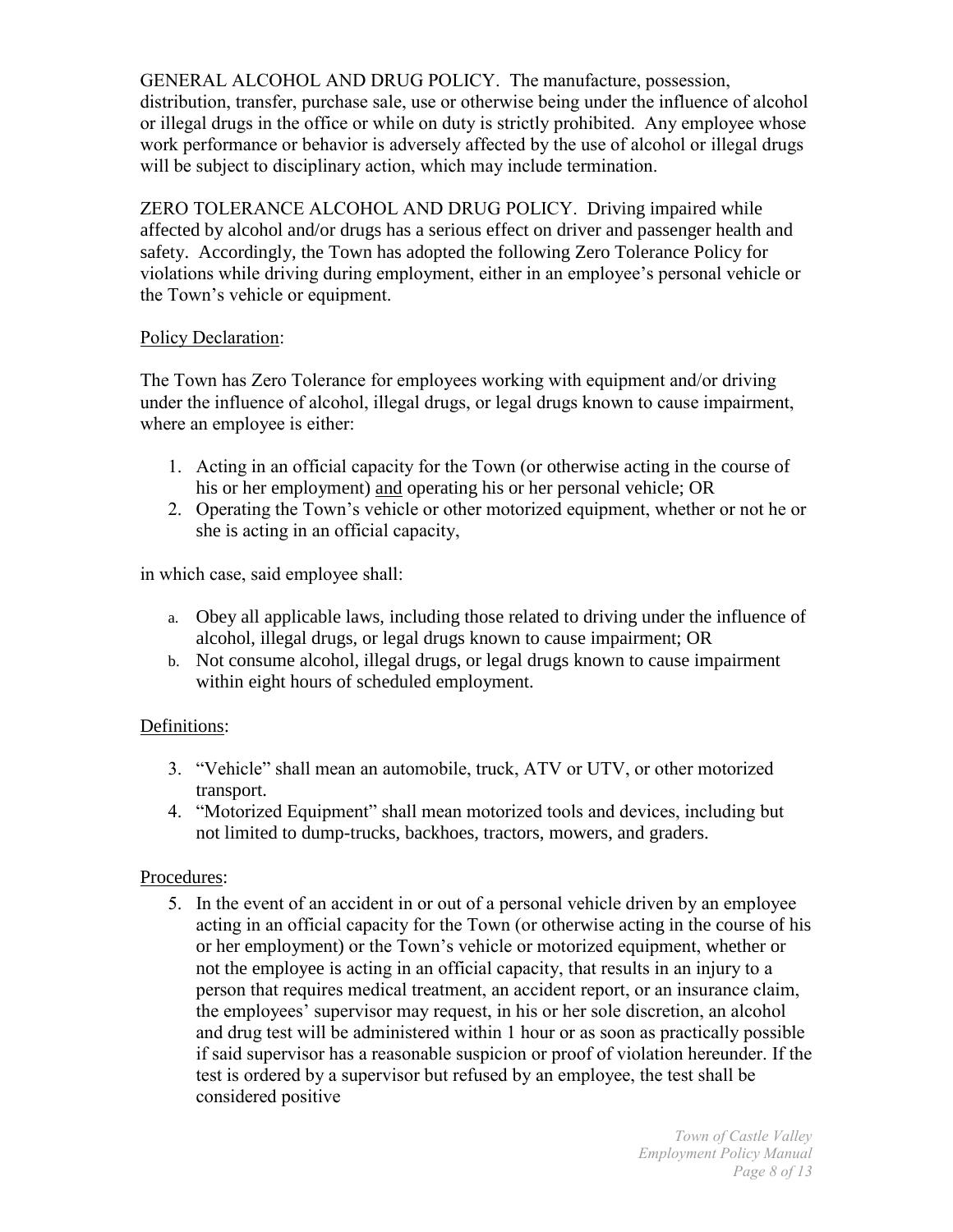- 6. If a Supervisor or other employee notices behavior that indicates an employee may be affected by the use of alcohol or drugs while on the job as listed above or in a different manner, he/she must report it to the Lead Supervisor or Mayor immediately.
- 7. If an alcohol and drug test administered hereunder is positive for alcohol or drugs, his or her employment will be terminated immediately and the employee shall not be eligible for rehire for a period of one (1) year.

# **22. Use of Town Equipment**

All e-mails and files created, accessed or stored on a Town computer are Town property. Employees are advised that there is no right to privacy when using a Town computer.

Employees should use the internet for only work purposes. Employees who use Town computers to visit sites with offensive material (e.g. sites with sexual, racist or violent content) may be disciplined.

Employees should use discretion in making local calls with Town telephones or doing personal e-mailing on Town computers, i.e. no more than 10 minutes per day. Personal long-distance and toll-calling is prohibited.

Personal use of Town printers/copiers is prohibited unless employees pay the same fee for use as other citizens. Personal use of Town office supplies is prohibited.

Personal use of all Town Road Department, Building maintenance and Grounds keeping tools and equipment is prohibited. Use of road equipment on private property owned by any employee or elected official of the Town for the sole purpose of Town drainage work, shall require the same documentation as is required for all other property owners and no road equipment should remain on private property after the end of the work day. Should the Town Road Department acquire a vehicle for staff use a policy will be created specifically for the use of that vehicle and an agreement to the policy will be signed by said staff.

# **23. Travel Reimbursements**

Mileage reimbursement of personal vehicles for Town travel, both in-Grand County and out-of-Grand County, is paid at the current federal I.R.S. rate.

Lodging expenses cannot exceed \$100.00 per night except under extenuating circumstances. Family members/ significant others cannot be included in lodging costs.

Meals and gratuities are reimbursed only during travel out of Grand County. Receipts must be presented for reimbursement and there is a daily cap of \$40.00 per day for these expenses. Such expenses for family members/significant others will not be reimbursed.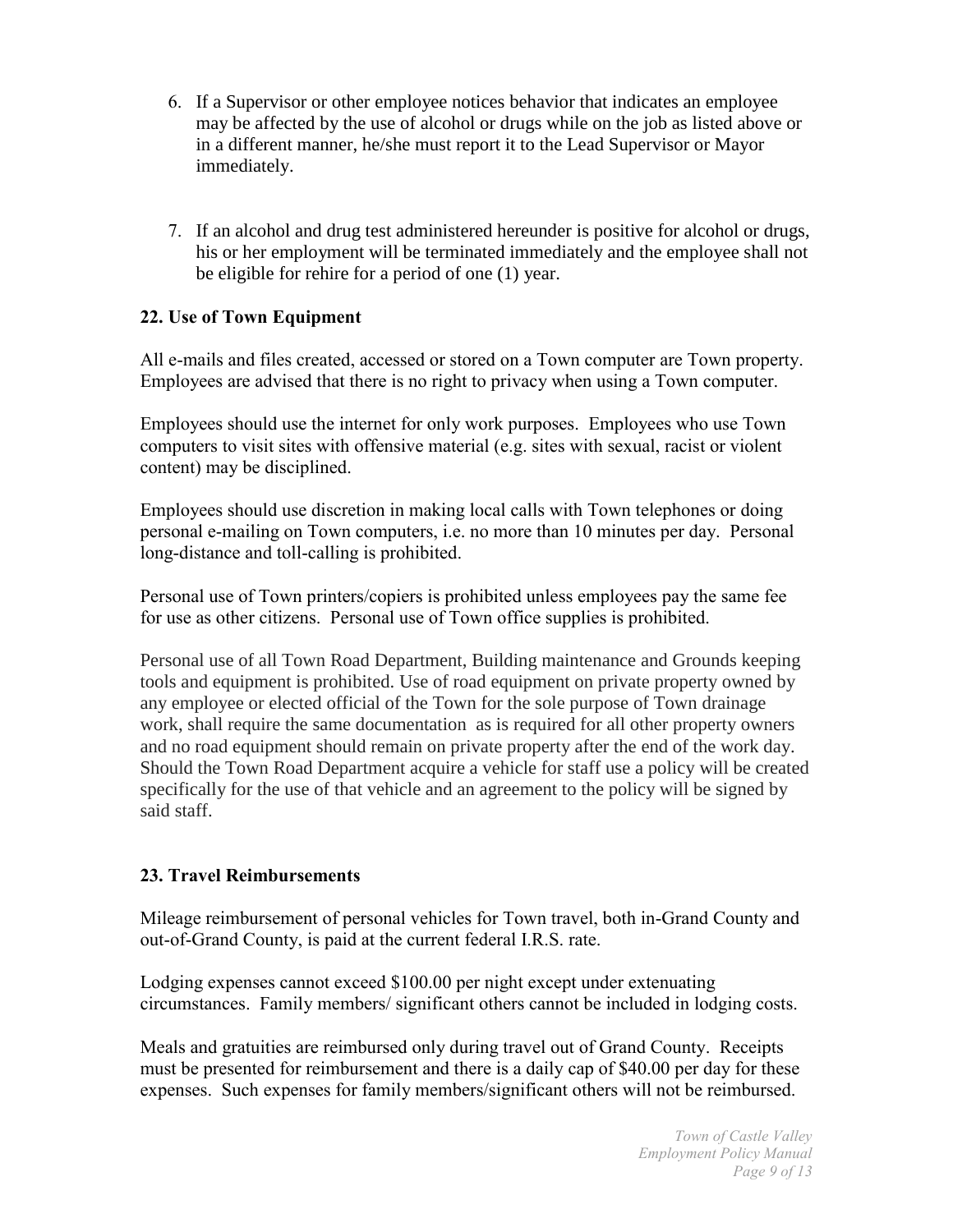When traveling out of Grand County, business telephone calls shall be reimbursed and personal telephone calls shall be reimbursed up to a total of \$5.00 upon submission of written proof of the same.

## **24. Solicitations**

While we encourage employees to play an active role in community life, employees may not solicit or distribute literature concerning their activities during working time or at the Town's facilities.

# **25. Recycling**

The Town supports environmental awareness by encouraging recycling and good waste management practices. Employees are encouraged to act in accordance with this commitment and to develop creative ideas for ways that the Town can live up to this tenet.

## **26. Emergency Preparedness**

The Town is actively working towards being prepared for natural hazards and emergencies. To be better prepared the town requires all employees to take FEMA's National Incident Management System (NIMS) course: IS-700.A.

# ACKNOWLEDGMENT OF RECEIPT AND REVIEW

I have received a copy of the Employment Policy Manual on the date signed below, have read the same, and am aware of its contents.

Employee: Date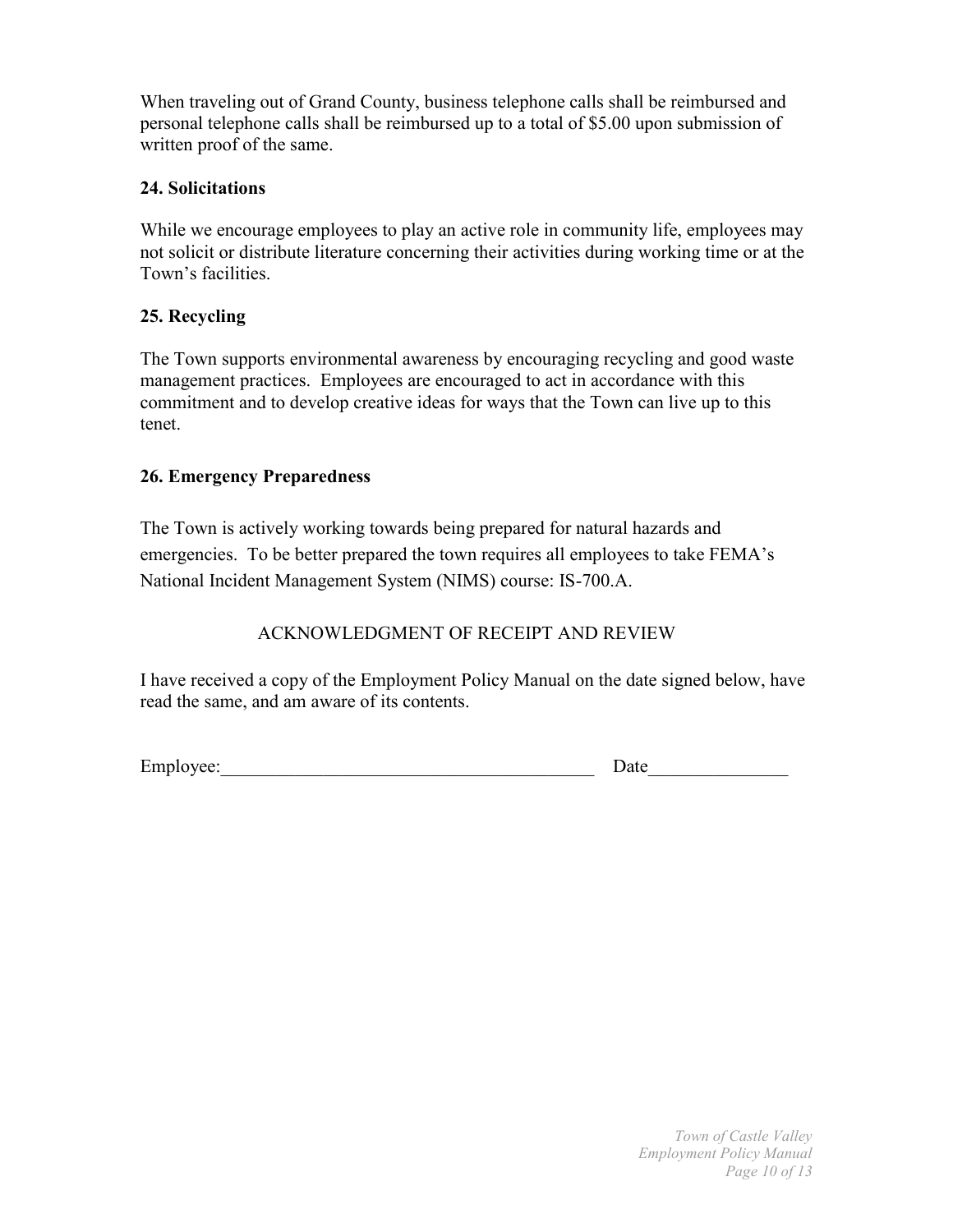### **TOWN OF CASTLE VALLEY Employee Performance Evaluation Form**

**Name of Employee:\_\_\_\_\_\_\_\_\_\_\_\_\_\_\_\_\_\_\_\_\_\_\_\_\_\_\_\_\_\_\_\_\_\_\_\_ Date:\_\_\_\_\_\_\_\_\_\_**

| Competency/Duty              | $1*$      | $2*$ | 3                | $\overline{4}$ | 5 | <b>Not</b> |
|------------------------------|-----------|------|------------------|----------------|---|------------|
|                              | Unaccept- |      | Meets            |                |   | Applicable |
|                              | able      |      | <b>Standards</b> |                |   |            |
|                              |           |      |                  |                |   |            |
| Fulfills responsibilities of |           |      |                  |                |   |            |
| job                          |           |      |                  |                |   |            |
|                              |           |      |                  |                |   |            |
|                              |           |      |                  |                |   |            |
| Communicates well            |           |      |                  |                |   |            |
|                              |           |      |                  |                |   |            |
|                              |           |      |                  |                |   |            |
| Shows initiative             |           |      |                  |                |   |            |
|                              |           |      |                  |                |   |            |
|                              |           |      |                  |                |   |            |
|                              |           |      |                  |                |   |            |
| Deals well with others       |           |      |                  |                |   |            |
|                              |           |      |                  |                |   |            |
|                              |           |      |                  |                |   |            |
| Manages money/ budget        |           |      |                  |                |   |            |
| well                         |           |      |                  |                |   |            |
|                              |           |      |                  |                |   |            |
|                              |           |      |                  |                |   |            |
| Uses time efficiently        |           |      |                  |                |   |            |
|                              |           |      |                  |                |   |            |
|                              |           |      |                  |                |   |            |
| Has met Goals that were      |           |      |                  |                |   |            |
|                              |           |      |                  |                |   |            |
| established                  |           |      |                  |                |   |            |
|                              |           |      |                  |                |   |            |

\* Ratings below 3 must be explained in an attached commentary.

This rating represents my best judgment of the employees' performance.

Supervisor:\_\_\_\_\_\_\_\_\_\_\_\_\_\_\_\_\_\_\_\_\_\_\_\_\_\_\_\_\_\_\_\_\_\_\_\_\_\_\_ Date\_\_\_\_\_\_\_\_\_\_\_\_\_\_

I have received a copy on this date. My signature does not necessarily indicate agreement.

Employee:\_\_\_\_\_\_\_\_\_\_\_\_\_\_\_\_\_\_\_\_\_\_\_\_\_\_\_\_\_\_\_\_\_\_\_\_\_\_\_\_ Date\_\_\_\_\_\_\_\_\_\_\_\_\_\_\_

*Employees may attach comments. Supervisor and employee should agree on Goals to be achieved before the next Evaluation. These should also be attached.*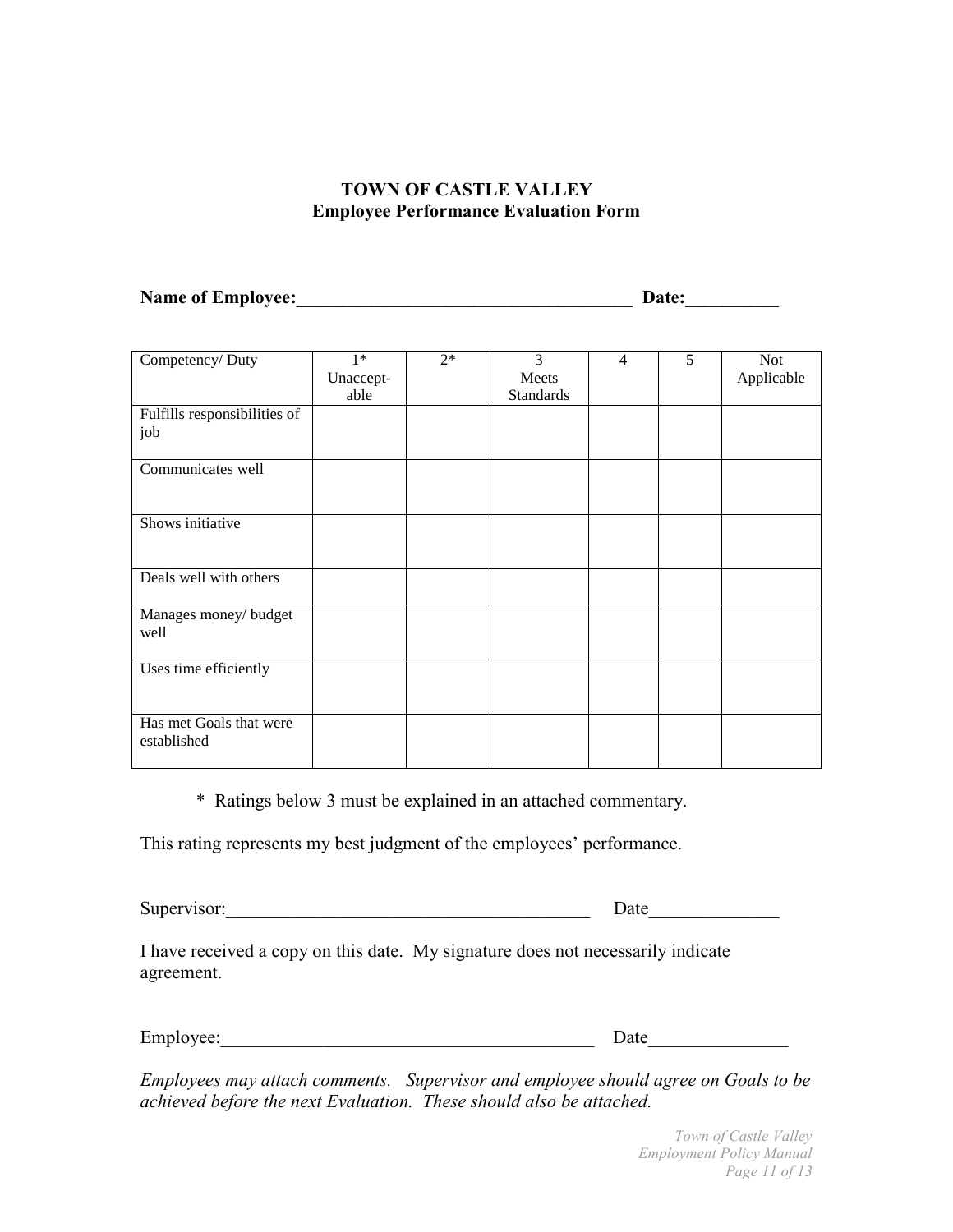# **TOWN OF CASTLE VALLEY Employee Discipline/Incident Report Form**

| Name of Employee: Date: Date:                                                                                                                        |                                                                                      |  |  |  |
|------------------------------------------------------------------------------------------------------------------------------------------------------|--------------------------------------------------------------------------------------|--|--|--|
| DESCRIPTION OF EVENT(S):                                                                                                                             |                                                                                      |  |  |  |
| Date:<br>Time:<br>Location:                                                                                                                          |                                                                                      |  |  |  |
| <b>VIOLATION OF JOB DESCRIPTION:</b>                                                                                                                 |                                                                                      |  |  |  |
| Such misconduct violates employee's Job Description provided on _________ and signed                                                                 |                                                                                      |  |  |  |
| VIOLATION OF POLICY AND PROCEDURE SECTION :                                                                                                          |                                                                                      |  |  |  |
| Such misconduct violates Employment Policy Manual <i>provided on</i> and<br>signed on ____________________ as follows:                               |                                                                                      |  |  |  |
| [Repeat Language of Section Violated Here]                                                                                                           |                                                                                      |  |  |  |
| <b>HISTORY OF PRIOR WARNINGS:</b>                                                                                                                    |                                                                                      |  |  |  |
| Verbal Warning:                                                                                                                                      | Date:<br>By:                                                                         |  |  |  |
| Written Warning:                                                                                                                                     | Date:<br>By:                                                                         |  |  |  |
| <b>ACTION TAKEN BY SUPERVISOR:</b>                                                                                                                   |                                                                                      |  |  |  |
|                                                                                                                                                      |                                                                                      |  |  |  |
| Supervisor:                                                                                                                                          | Date                                                                                 |  |  |  |
| I have received a copy on the date signed below and discussed its contents with<br>Supervisor. My signature does not necessarily indicate agreement. |                                                                                      |  |  |  |
| Employee:                                                                                                                                            | Date<br><u> 1980 - Jan Barbara, martin da kasar Amerikaan dan Barbara (j. 1980).</u> |  |  |  |

*Town of Castle Valley Employment Policy Manual Page 12 of 13*